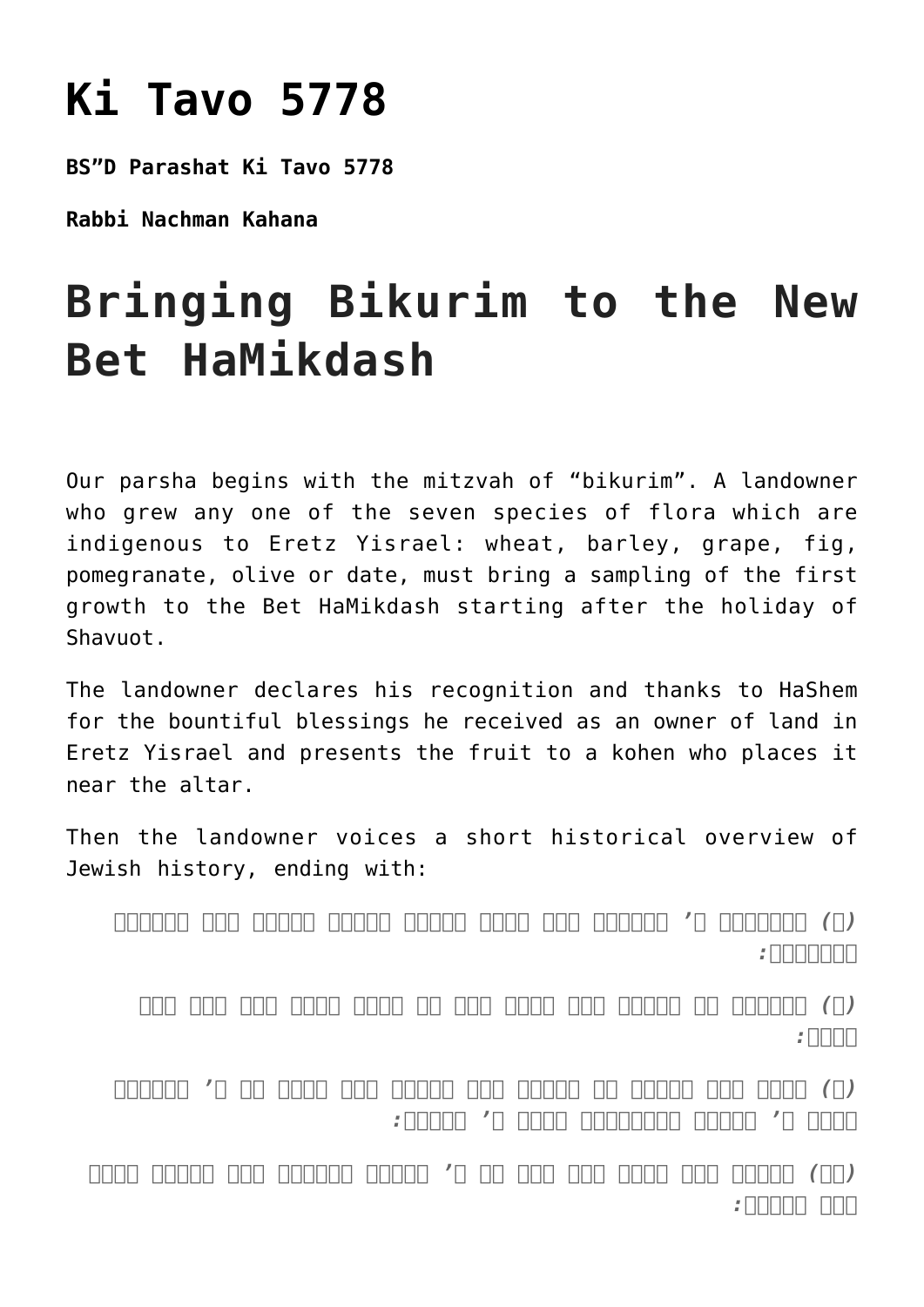*8 The Lord brought us out of Egypt with a mighty hand and an outstretched arm, with great awe and with signs and wonders.*

*9 And brought us to this place and gave us this land, a land flowing with milk and honey;*

*<sup>10</sup> and now I bring the first fruits of the soil that you, Lord, have given me. Then place the basket before the Lord your God and bow down before him.*

*<sup>11</sup> Then you and the Levites and the converts residing among you shall rejoice in all the good things the Lord your God has given to you and your household.*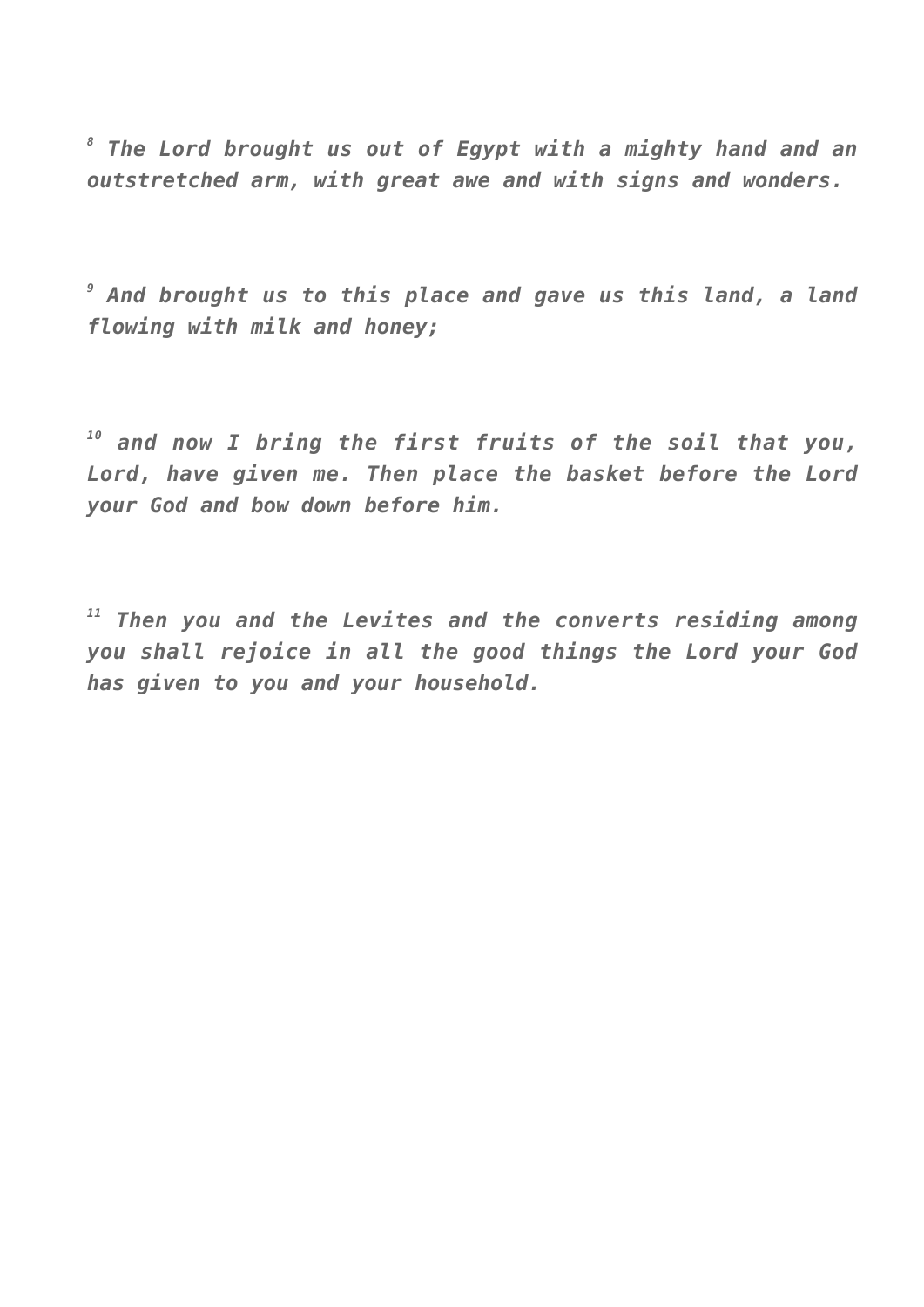

It is interesting to note that the Bikurim declaration deals with very material agricultural matters while ignoring the bigger implications of the Jewish nation and our great spiritual mission as HaShem's chosen people. The reason is that at the time of HaShem's revelation at Sinai, world history was not yet sufficiently developed for the Jewish nation to impact on humanity. The great empires of Persia, Greece and Rome were not yet born, nor had the major religions, which grew out of Judaism, appear on the world stage.

With the blessings of HaShem and the sacrifices of dedicated, loyal Jews in Eretz Yisrael, the Bet HaMikdash will soon ascend above the mountains of Judea and our landholders will bring to it their first fruits. But their declarations will be a bit different than the text of our parasha.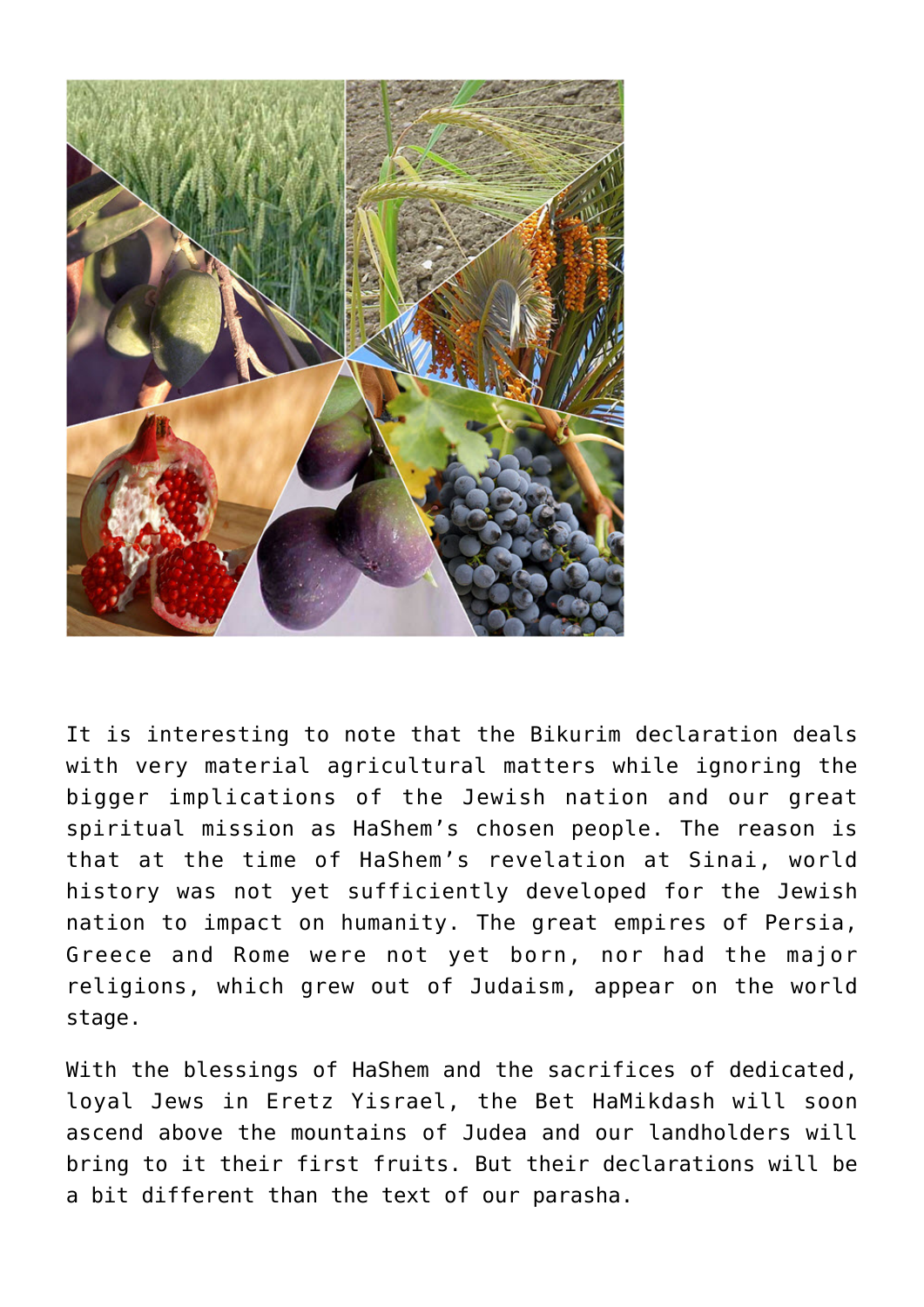One part of the declaration will be to point out and offer thanks to HaShem for the great material wealth that this land has given forth to those who dwell in it. Riches that will reach the quality and quantity of King Solomon's legendary monarchy, in which the Talmud states that gold abounded like stones in the street.

Then the declaration will deal with the miraculous survival of a handful of Jews in a world that tried in every way to eradicate our existence.

The declaration's crescendo will focus on the unbelievable, miraculous, unprecedented establishment of Medinat Yisrael and the return of the Jewish nation from the far-flung corners of the galut. It will deal with the Medina's destruction, demolition and devastation of the false gods of Islam and Christianity, each one claiming that it replaced the Jewish nation as God's chosen people, with the proof being the neverending exile of the Jews from the holy land. Our very return to Eretz Yisrael, regardless of the spiritual level of many here is a devastating rejection, rebuttal, denial, contradiction, repudiation and disavowal of all of their false claims.

The thundering words of the prophet Yeshayahu will be realized, as brought down in the second chapter of Yeshayahu:

*1 This is what Isaiah son of Amoz saw concerning Judah and Jerusalem:*

*2 In the last days the mountain of the Lord's temple will be established as the highest of the mountains; it will be exalted above the hills, and all nations will stream to it.*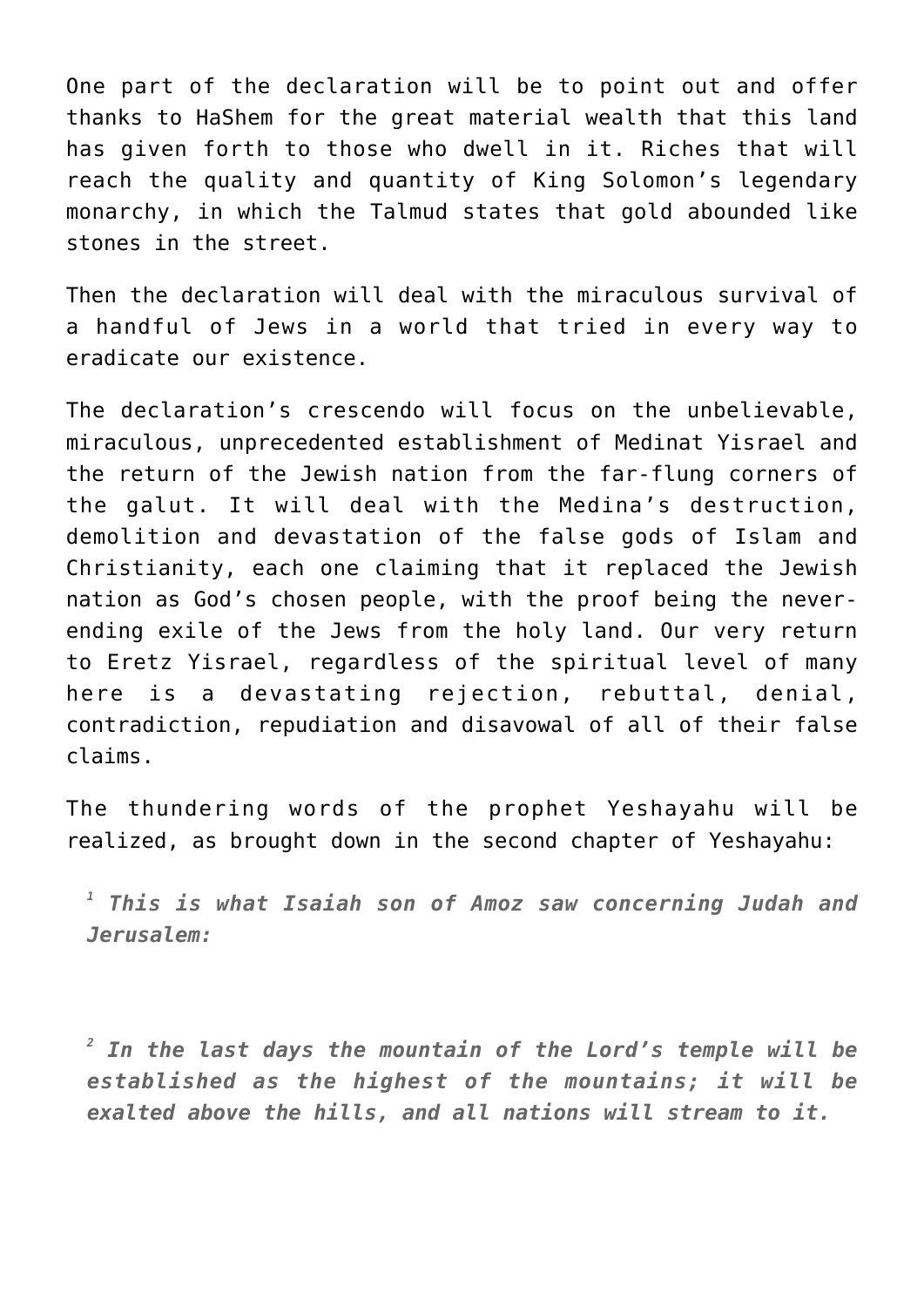*3 Many peoples will come and say, "Come, let us go up to the mountain of the Lord, to the temple of the God of Jacob. He will teach us His ways, so that we may walk in His paths". The law will go out from Zion; the word of the Lord from Jerusalem.*

*<sup>4</sup>He will judge between the nations and will settle disputes for many peoples. They will beat their swords into plowshares and their spears into pruning hooks. Nation will not take up sword against nation, nor will they train for war anymore.*

*5 Come, descendants of Jacob, let us walk in the light of the Lord.*

## **We Reap What We Sow**

However, not every Jew in the world will merit to share in the exhilaration of grandeur that will be part of our nation's future.

If one does not toil to bring forth the spiritual and material richness of HaShem's blessed land, preferring to dedicate his energies to foreign lands and cultures, how can he expect to share in the rewards awaiting those Jews who sacrificed so much to sanctify HaShem's name?

As we approach the Days of Awe, Rosh Hashana and Yom Kippur, we should all remember that no action or thought is forgotten before the Almighty. Although He is our merciful Father "Avienu", He is also "Malkaynu" – our King who metes out